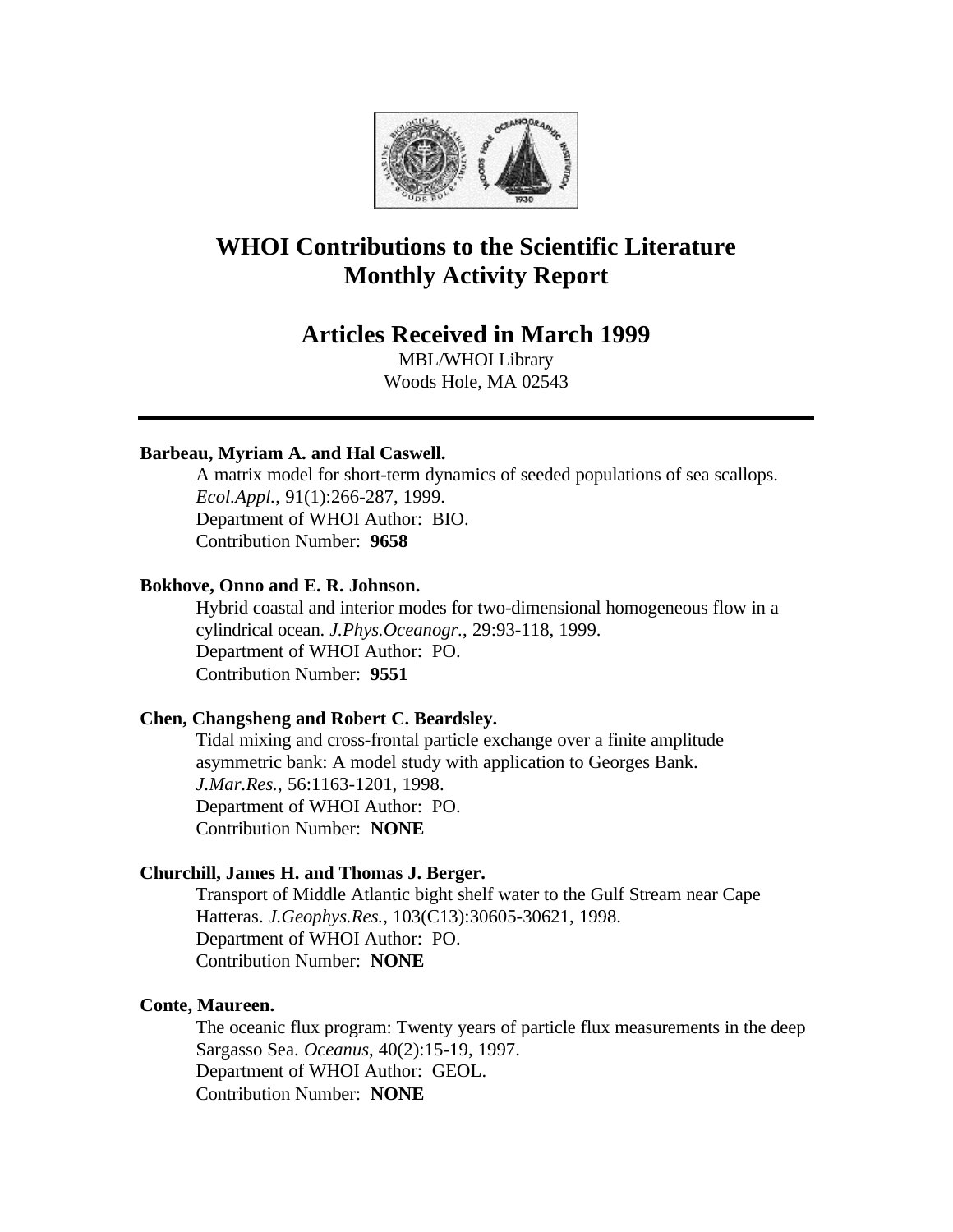#### **Curry, William B. and Dorinda R. Ostermann.**

Ground-truthing the Paleoclimate record. *Oceanus*, 40(2):11-14, 1997. Department of WHOI Author: GEOL. Contribution Number: **NONE**

#### **Francois, Roger and Michael P. Bacon.**

Geochemical archives encoded in deep-sea sediments offer clues for reconstructing ocean's role in past climatic changes. *Oceanus*, 40(2):29-32, 1997. Department of WHOI Author: MCG. Contribution Number: **NONE**

#### **Goyet, C., C. Coatanoan, G. Eischeid, T. Amaoka, K. Okuda, R. Healy, and S. Tsunogai.**

Spatial variation of total CO2 and total alkalinity in the northern Indian Ocean: A novel approach for the quantification of anthropogenic CO2 in seawater. *J.Mar.Res.*, 57:135-163, 1999. Department of WHOI Author: MCG. Contribution Number: **9786**

#### **Hogg, Nelson G., Gerold Siedler, and Walter Zenk.**

Circulation and variability at the southern boundary of the Brazil Basin. *J.Phys.Oceanogr.*, 29:145-157, 1999. Department of WHOI Author: PO. Contribution Number: **9558**

#### **Honjo, Susumu.**

Marine snow and fecal pellets: The spring rain of food to the abyss. *Oceanus*, 40(2):2-3, 1997. Department of WHOI Author: GEOL. Contribution Number: **NONE**

#### **Honjo, Susumu.**

The rain of ocean particles and Earth's carbon cycle. *Oceanus*, 40(2):4-7, 1997. Department of WHOI Author: GEOL. Contribution Number: **NONE**

#### **Honjo, Susumu.**

Catching the rain: Sediment trap technology. *Oceanus*, 40(2):8-9, 1997. Department of WHOI Author: GEOL. Contribution Number: **NONE**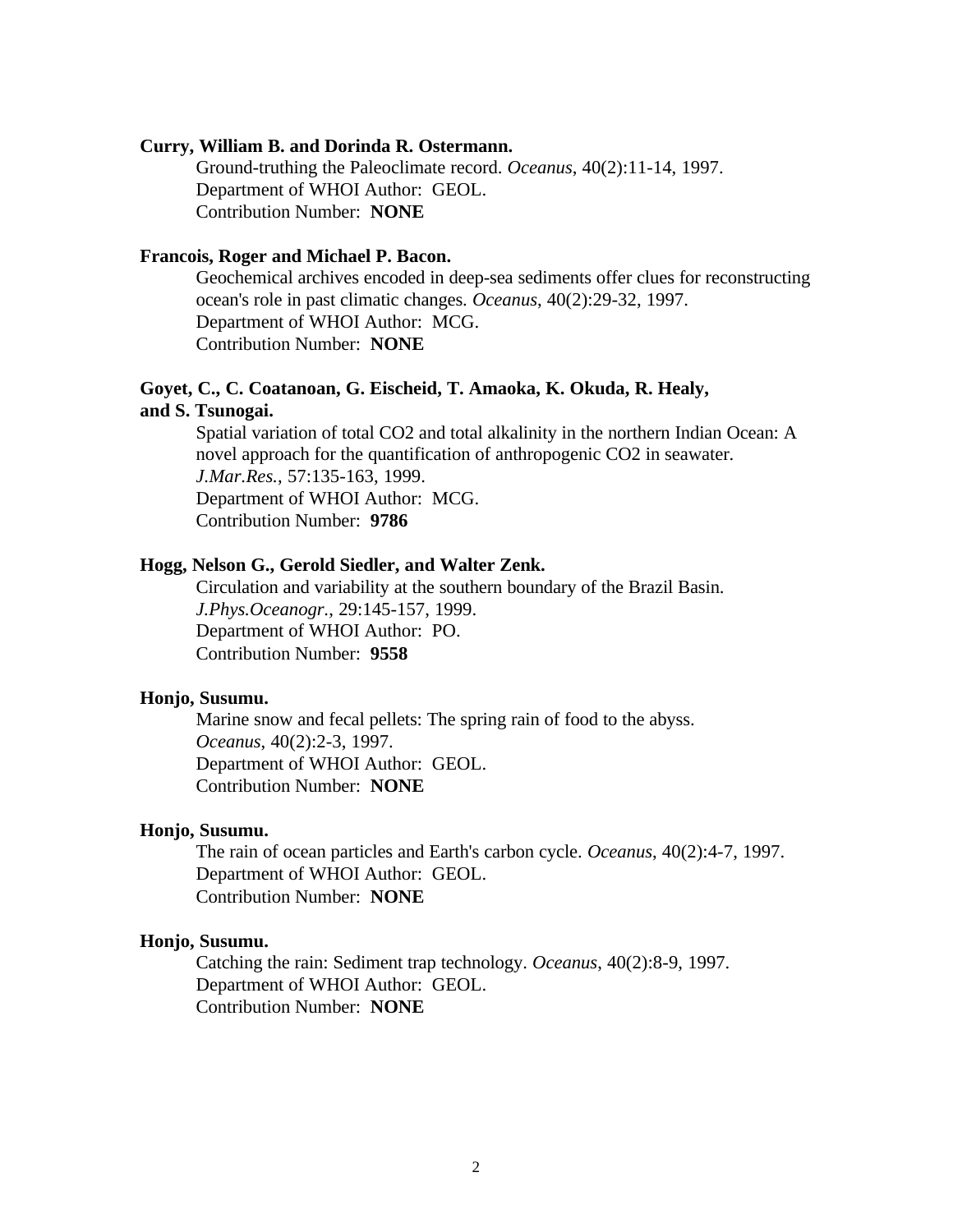#### **Honjo, Susumu and Robert A. Weller.**

Monsoon winds and carbon cycles in the Arabian Sea. *Oceanus*, 40(2):24-28, 1997. Department of WHOI Author: GEOL. PO. Contribution Number: **NONE**

#### **Humphris, Susan E.**

Rare earth element composition of anhydrite: Implications for deposition and mobility within the active tag hydrothermal mound. *Proc.Ocean Drilling Program, Scientific Results , Leg 158*, 158:143-159, 1998. Department of WHOI Author: GEOL. Contribution Number: **9377**

# **McGillicuddy, D.J., Jr., D. R. Lynch, A. M. Moore, W. C. Gentlemen, C. S. Davis, and C. J. Meise.**

An adjoint data assimilation approach to the estimation of *Pseudocalanus* spp. population dynamics in the Gulf of Maine - Georges Bank region. *Fish.Oceanogr.*, 7(3/4):205-218, 1998. Department of WHOI Author: AOPE. AOPE Contribution Number: **9688**

# **Pickart, Robert S., Daniel J. Torres, Theresa K. McKee, Michael J. Caruso, and Jennifer E. Przystup.**

Diagnosing a meander of the shelfbreak current in the Middle Atlantic Bight. *J.Geophys.Res.*, 104(C2):3121-3132, 1999. Department of WHOI Author: PO. Contribution Number: **9574**

#### **Pineda, Jesus and Hal Caswell.**

Bathymetric species-diversity patterns and boundary constraints on vertical range distributions. *Deep-Sea Res.II*, 45:83-101, 1998. Department of WHOI Author: BIO. Contribution Number: **9556**

#### **Snelgrove, Paul V.R., Judith P. Grassle, and Cheryl Ann Butman.**

Sediment choice by settling larvae of the bivalve, *Spisula solidissima* (Dillwyn) in flow and still water. *J.Exp.Mar.Biol. and Ecol.*, 231:171-190, 1998. Department of WHOI Author: AOPE. Contribution Number: **9642**